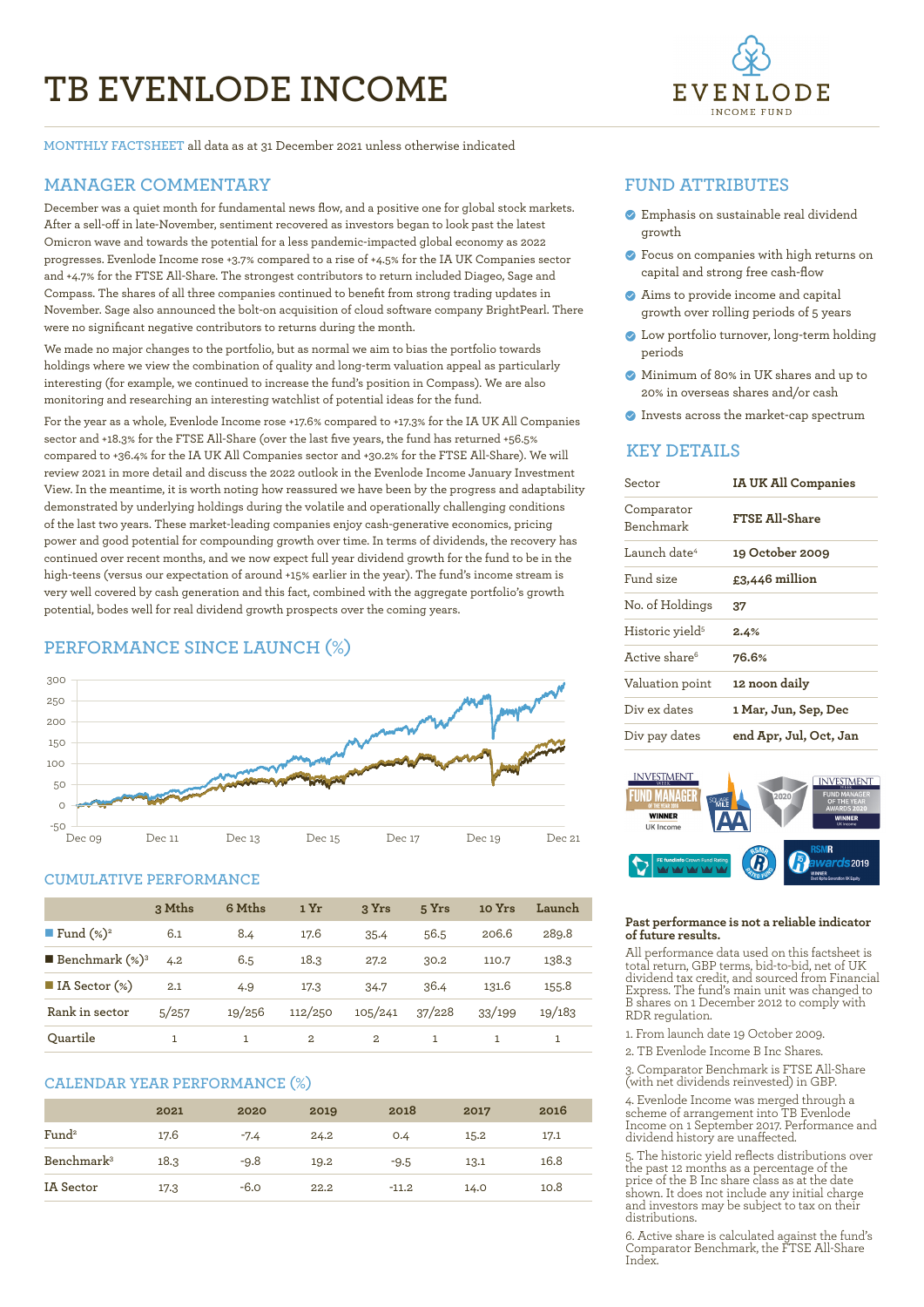# **PORTFOLIO**

# **Sector allocation (%) Top 20 holdings (%)**

| Industrial Goods and Services          |      |  |
|----------------------------------------|------|--|
| Personal Care, Drug and Grocery Stores | 17.7 |  |
| Media                                  | 13.3 |  |
| Food, Beverage and Tobacco             | 11.5 |  |
| Health Care                            | 10.8 |  |
| Technology                             | 9.3  |  |
| <b>Financial Services</b>              | 7.3  |  |
| <b>Consumer Products and Services</b>  | 3.8  |  |
| Telecommunications                     | 2.6  |  |
| Real Estate                            | 1.6  |  |
| Chemicals                              | 1.2  |  |
| Retail                                 | 0.9  |  |
| Cash                                   | 1.3  |  |





| Large Cap $($ £10 bn)                   | 83.2 |
|-----------------------------------------|------|
| $\blacksquare$ Mid Cap (£2 bn - £10 bn) | 15.5 |
| $\Box$ Cash                             | 1.3  |
|                                         |      |



## **Size allocation (%) Geographical allocation (%)**

| ■ United Kingdom      | 82.9 |  |
|-----------------------|------|--|
| North America         | 10.7 |  |
| $\blacksquare$ Europe | 5.1  |  |
| Cash                  | 1.3  |  |

# Unilever 8.1 RELX 7.9 Reckitt Benckiser 6.1 GlaxoSmithKline 4.9 Sage Group 4.8 Bunzl 4.4 Procter & Gamble 3.5 Smiths Group 3.3 Compass Group 2.7 Cisco Systems 2.6 WPP  $2.5$ PepsiCo 2.4 Smith & Nephew 2.3 Microsoft 2.2 Schroders 2.2 Spectris 2.1 AstraZeneca 2.1 Hays 2.0 Hargreaves Lansdown 1.9 **Total 76.3**

Diageo 8.3

# **ROLLING 5 YEAR PERFORMANCE (%)**



- TB Evenlode Income B Inc Shares
- FTSE All-Share Index

#### **Past performance is not a reliable indicator of future results.**

Total return, bid-to-bid, net of UK dividend tax credit, and sourced from Financial Express. Rolling 5 year performance figures are run to calendar month ends.

# **RISK RETURN (5 YEAR)**



■ TB Evenlode Income B Inc Shares

■ FTSE All-Share Index



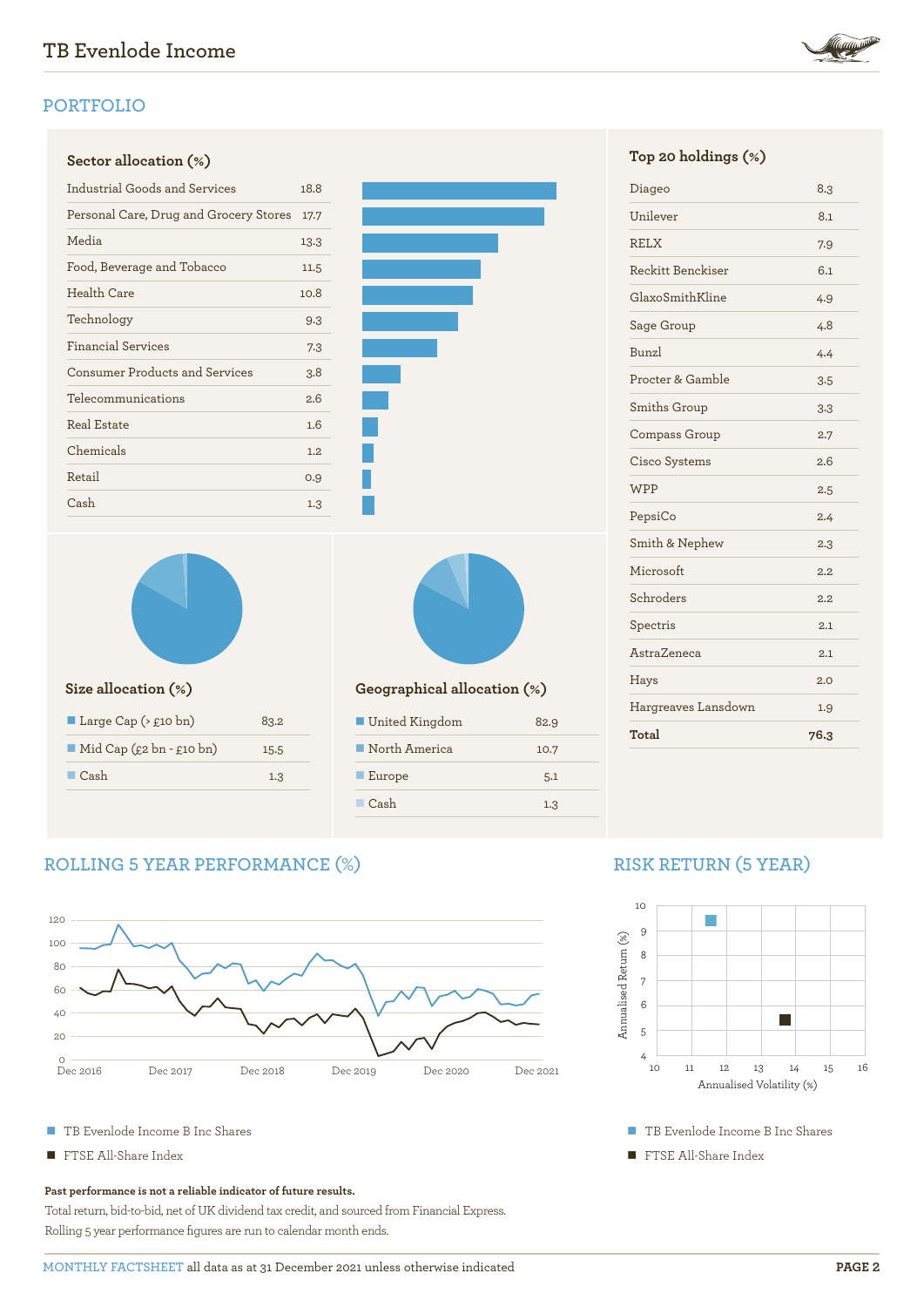

# **INVESTMENT TEAM**

**The Evenlode Investment Team totals 15 staff. Fund managers are supported by a team of analysts including three dedicated stewardship analysts, and the team works collegiately to challenge thinking and share ideas.**



# **HUGH YARROW**

**Fund Manager** Hugh launched TB Evenlode Income in October 2009. Previously he managed several

equity income funds at Rathbone Unit Trust Management. Hugh holds a first-class degree from the University of Edinburgh in Philosophy and Mathematics.



### **BEN PETERS**

**Fund Manager** Ben has worked on the TB Evenlode Income fund since launch in 2009, and became

co-manager in December 2012. Ben has a doctorate from the University of Oxford and a first-class degree from University College London, both in the field of physics. He holds the Investment Management Certificate and level 1 of the Chartered Financial Analyst qualification.

#### **CHRIS MOORE**

**Head of Research** Chris joined Evenlode Investment Management in February 2018 having previously

been an equity research analyst at Investec Bank and Berenberg. Chris is a fully qualified Chartered Accountant and Chartered Financial Analyst, and studied Accounting and Finance at Warwick University.

# **ENVIRONMENTAL, SOCIAL AND GOVERNANCE (ESG)**



#### **SAWAN KUMAR Head of Stewardship**



**CHARLIE FREITAG Stewardship Analyst** 



**BETHAN ROSE Sustainable Investment Analyst**

#### **Integration into the investment process**

On an annual basis, we conduct a portfolio-level emissions analysis based on the emission footprint of each underlying investee company. The analysis covers all greenhouse gas emissions covered by the Kyoto protocol, ranging from emissions generated directly in a company's operations, ie. burning gas or coal in a power plant, indirect emissions from electricity purchased by the company and basically everything else in their value chain, i.e. emissions in their supply chain and from the end use of their product. This extensive piece of work highlights the most carbon intensive companies (relative to their revenue) in our portfolio(s) which allows us to target our engagements where they can make the biggest difference.

#### **Our ongoing commitment MSCI Rating**

#### Signatory of:



Evenlode Investment Management became a signatory to the United Nations Principles for Responsible Investment (UNPRI) in 2018. By becoming signatories, we commit to implementing these principles and incorporating environmental, social and governance factors into our investment process to help enhance returns and better manage risk for our clients.

- Strategy & Governance: **A+**
- Integration: **A**+
- Engagement: **A**
- Proxy Voting: **A**

#### **Recent publications for download**

- **[UNPRI Assessment Report](https://evenlodeinvestment.com/resources/stewardship-assets/2020-Assessment-Report.pdf)**
- **[Responsible Investment Report](https://evenlodeinvestment.com/resources/stewardship-assets/Evenlode-Annual-RI-Report-2020-Final.pdf)**
- **[Carbon Emissions Report](https://evenlodeinvestment.com/resources/stewardship-assets/Evenlode-Portfolio-Carbon-Emissions-Report-2021.pdf)**



Data as at 30 November 2021. Based on 100.0% of AUM. MSCI ESG Fund ratings are intended to measure the resilience of funds to long-term risks and opportunities arising from environmental, social and governance issues.

#### **Morningstar**® **Ratings**



Morningstar Sustainability Rating

Ratings as at 30 November 2021. Based on 100.0% of AUM. The Morningstar® Sustainability Rating<sup>TM</sup> is intended to measure how well the issuing companies of the securities within a fund's portfolio holdings are managing their environmental, social, and governance risks and opportunities relative to the fund's Morningstar Global Category peers.



Ratings as at 30 September 2021. Based on 96.9% of AUM. The Morningstar® Low Carbon Designation™ is intended to allow investors to easily identify low-carbon funds across the global universe. The designation is an indicator that the companies held in a portfolio are in general alignment with the transition to a low-carbon economy.

© 2021 Morningstar. All rights reserved. The information contained herein: (1) is proprietary to Morningstar and/or its content providers; (2) may not be copied or distributed; and (3) is not warranted to be accurate, complete, or timely. Neither Morningstar nor its content providers are responsible for any damages or losses arising from any use of this information. Past performance is no guarantee of future results. MSCI ESG Research LLC's ("MSCI ESG") Fund Metrics and Ratings (the "Information") provide environmental, social and governance data with respect to underlying securities within more than 31,000 multi-asset class Mutual Funds and ETFs globally. MSCI ESG is a Registered Investment Adviser under the Investment Advisers Act of 1940. MSCI ESG materials have not been submitted to, nor received approval from, the US SEC or any other regulatory body. None of the Information constitutes an offer to buy or sell, or a promotion or recommendation of, any security, financial instrument or product or trading strategy, nor should it be taken as an indication or guarantee of any future performance, analysis, forecast or prediction. None of the Information can be used to determine which securities to buy or sell or when to buy or sell them. The Information is provided "as is" and the user of the Information assumes the entire risk of any use it may make or permit to be made of the Information.